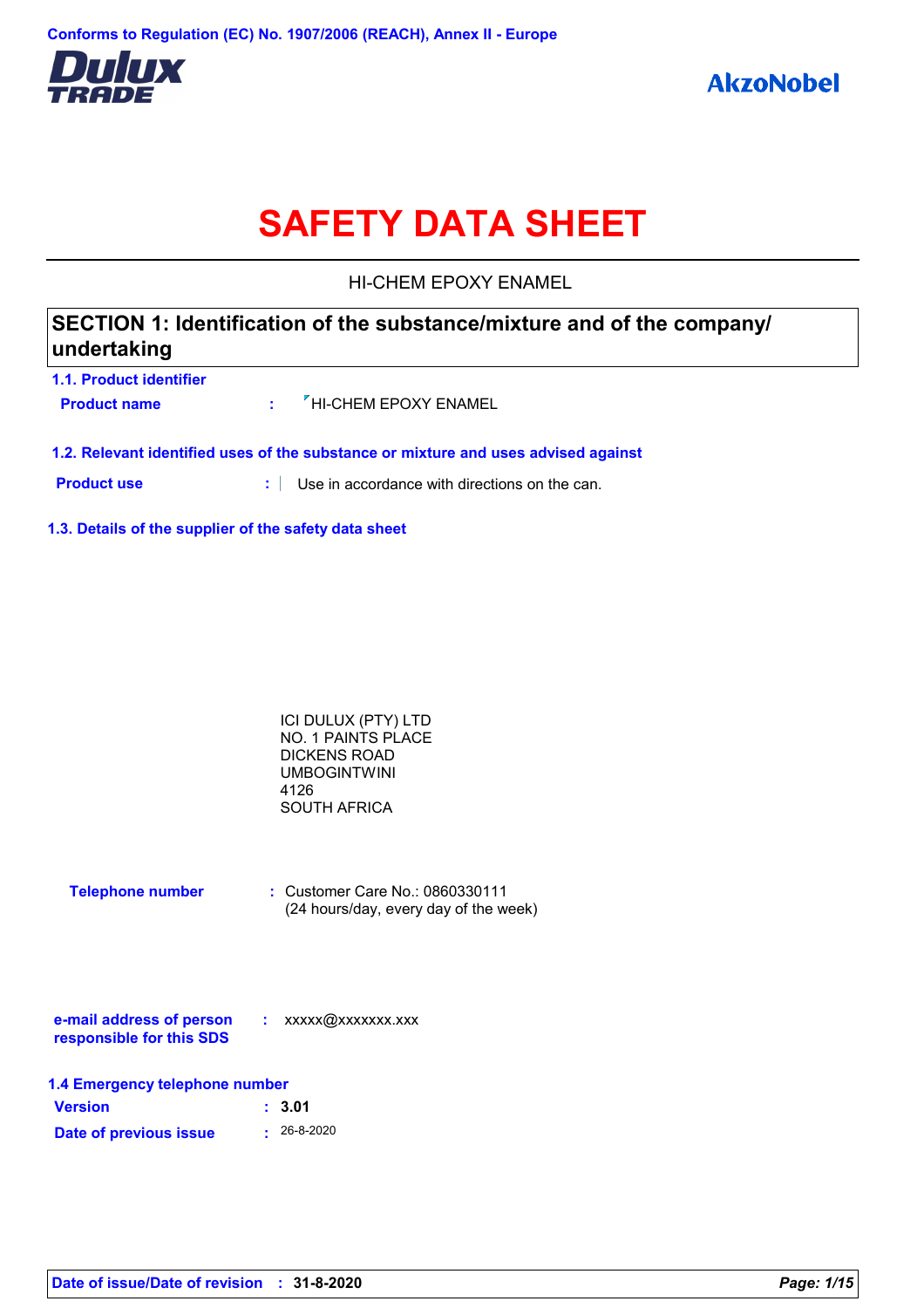### **SECTION 2: Hazards identification**

#### **2.1 Classification of the substance or mixture**

#### **Product definition : Mixture**

#### **Classification according to Regulation (EC) No. 1272/2008 [CLP/GHS]**

Flam. Liq. 3, H226 Skin Irrit. 2, H315 Eye Irrit. 2, H319 Skin Sens. 1, H317 Carc. 2, H351 STOT RE 2, H373 Aquatic Chronic 3, H412

The product is classified as hazardous according to Regulation (EC) 1272/2008 as amended.

| <b>Ingredients of unknown</b><br><b>toxicity</b> | $: 0\%$ |  |
|--------------------------------------------------|---------|--|
| <b>Ingredients of unknown</b>                    | $: 0\%$ |  |

#### **ecotoxicity**

See Section 11 for more detailed information on health effects and symptoms. See Section 16 for the full text of the H statements declared above.

| <b>2.2 Label elements</b><br><b>Hazard pictograms</b>                                                                                                           |                                                                                                                                                                                                                                                                                                                                                  |
|-----------------------------------------------------------------------------------------------------------------------------------------------------------------|--------------------------------------------------------------------------------------------------------------------------------------------------------------------------------------------------------------------------------------------------------------------------------------------------------------------------------------------------|
| <b>Signal word</b>                                                                                                                                              | : Warning                                                                                                                                                                                                                                                                                                                                        |
| <b>Hazard statements</b>                                                                                                                                        | : H226 - Flammable liquid and vapour.<br>H319 - Causes serious eye irritation.<br>H315 - Causes skin irritation.<br>H317 - May cause an allergic skin reaction.<br>H351 - Suspected of causing cancer.<br>H373 - May cause damage to organs through prolonged or repeated exposure.<br>H412 - Harmful to aquatic life with long lasting effects. |
| <b>Precautionary statements</b>                                                                                                                                 |                                                                                                                                                                                                                                                                                                                                                  |
| <b>General</b>                                                                                                                                                  | : P102 - Keep out of reach of children.<br>P101 - If medical advice is needed, have product container or label at hand.                                                                                                                                                                                                                          |
| <b>Prevention</b>                                                                                                                                               | : P201 - Obtain special instructions before use.<br>P280 - Wear protective gloves. Wear eye or face protection. Wear protective<br>clothing.<br>P210 - Keep away from heat, hot surfaces, sparks, open flames and other ignition<br>sources. No smoking.<br>P260 - Do not breathe vapour.                                                        |
| <b>Response</b>                                                                                                                                                 | : P308 + P313 - IF exposed or concerned: Get medical attention.<br>P312 - Call a POISON CENTER or doctor/physician if you feel unwell.                                                                                                                                                                                                           |
| <b>Storage</b>                                                                                                                                                  | $:$ P235 - Keep cool.                                                                                                                                                                                                                                                                                                                            |
| <b>Disposal</b>                                                                                                                                                 | : P501 - Dispose of contents and container in accordance with all local, regional,<br>national or international regulations.                                                                                                                                                                                                                     |
| <b>Hazardous ingredients</b>                                                                                                                                    | : reaction product: bisphenol-A-(epichlorhydrin); epoxy resin<br>Reaction Mass of Ethylbenzene and M-Xylene and P-Xylene<br>naphthalene<br>Warning! Hazardous respirable droplets may be formed when sprayed. Do not<br>breathe spray or mist.                                                                                                   |
| <b>Annex XVII - Restrictions</b><br>on the manufacture,<br>placing on the market and<br>use of certain dangerous<br>substances, mixtures and<br><b>articles</b> | : Not applicable.                                                                                                                                                                                                                                                                                                                                |

**Special packaging requirements**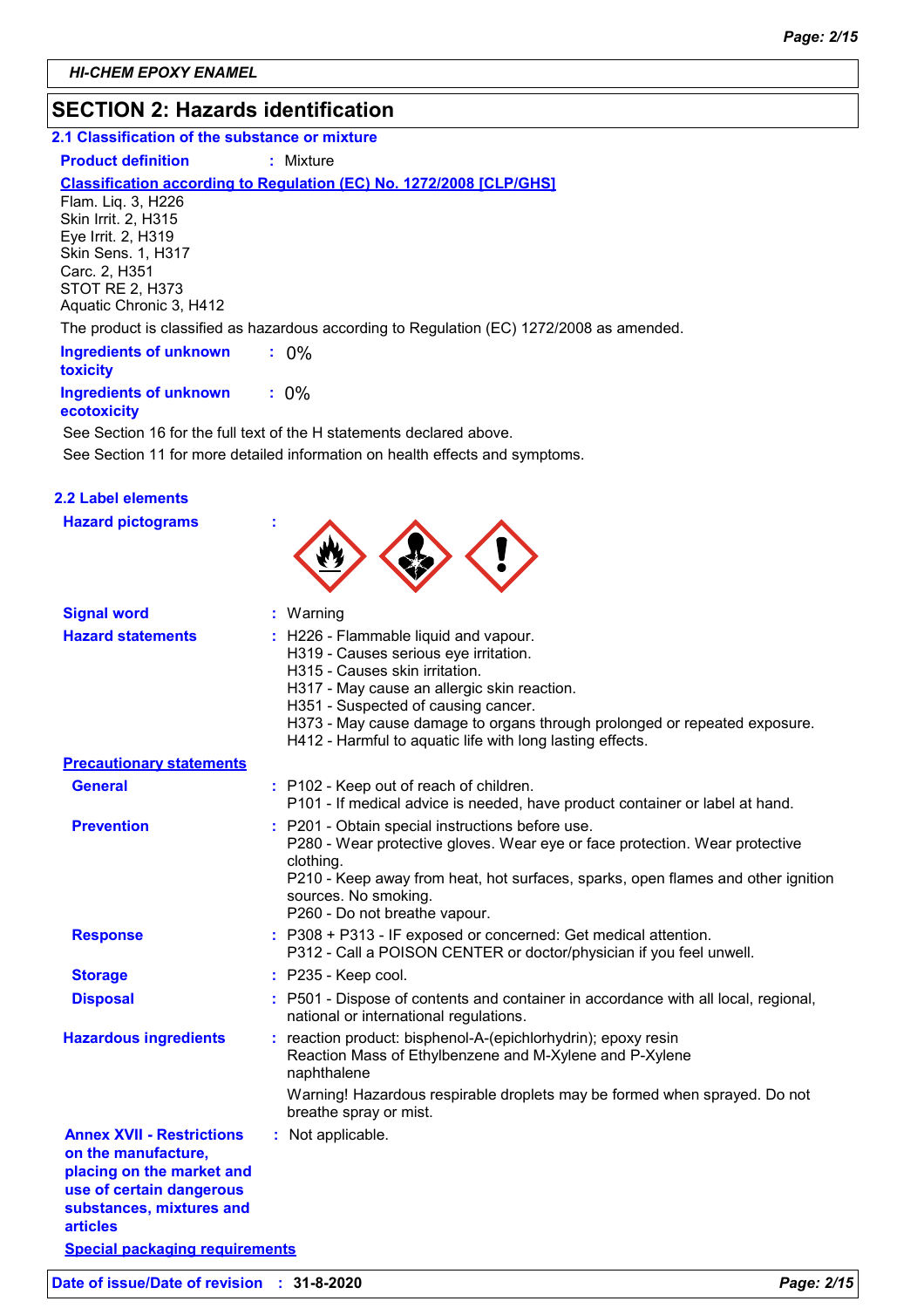### **SECTION 2: Hazards identification**

**Containers to be fitted with child-resistant fastenings :** Not applicable. **Tactile warning of danger :** Yes, applicable.

#### **2.3 Other hazards**

**Other hazards which do : not result in classification** : None known.

### **SECTION 3: Composition/information on ingredients**

| <b>3.2 Mixtures</b>                                                | ÷<br>Mixture                                                                             |               |                                                                                                                                                                                                                             |             |
|--------------------------------------------------------------------|------------------------------------------------------------------------------------------|---------------|-----------------------------------------------------------------------------------------------------------------------------------------------------------------------------------------------------------------------------|-------------|
| <b>Product/ingredient name</b>                                     | <b>Identifiers</b>                                                                       | $\frac{9}{6}$ | <b>Regulation (EC) No.</b><br>1272/2008 [CLP]                                                                                                                                                                               | <b>Type</b> |
| reaction product: bisphenol-<br>A-(epichlorhydrin); epoxy<br>resin | EC: 500-033-5<br>CAS: 25068-38-6                                                         | 225 - ≤50∣    | Skin Irrit. 2, H315<br>Eye Irrit. 2, H319<br>Skin Sens. 1, H317                                                                                                                                                             | $[1]$       |
| Solvent naphtha (petroleum),<br>heavy arom.                        | EC: 265-198-5<br>CAS: 64742-94-5<br>Index:<br>649-424-00-3                               | l≥10 - ≤20    | Asp. Tox. 1, H304                                                                                                                                                                                                           | $[1]$       |
| Reaction Mass of<br>Ethylbenzene and M-Xylene<br>and P-Xylene      | REACH #:<br>01-2119488216-32                                                             | 210 - <20     | Flam. Liq. 3, H226<br>Acute Tox. 4, H312<br>Acute Tox. 4, H332<br>Skin Irrit. 2, H315<br>Eye Irrit. 2, H319<br><b>STOT SE 3, H335</b><br><b>STOT RE 2, H373</b><br>Asp. Tox. 1, H304<br>Aquatic Chronic 3, H412             | $[1]$       |
| 2-butoxyethanol                                                    | REACH #:<br>01-2119475108-36<br>EC: 203-905-0<br>CAS: 111-76-2<br>Index:<br>603-014-00-0 | 510∣          | Acute Tox. 4, H302<br>Acute Tox. 4, H312<br>Acute Tox. 4, H332<br>Skin Irrit. 2, H315<br>Eye Irrit. 2, H319                                                                                                                 | [1] [2]     |
| naphthalene                                                        | EC: 202-049-5<br>CAS: 91-20-3<br>Index:<br>601-052-00-2                                  | < 2, 5        | Acute Tox. 4, H302<br>Carc. 2, H351<br>Aquatic Acute 1, H400 (M=1)<br>Aquatic Chronic 1, H410 (M=1)                                                                                                                         | [1] [2]     |
| 1,2,4-trimethylbenzene                                             | EC: 202-436-9<br>CAS: 95-63-6<br>Index:<br>601-043-00-3                                  | ∣<1           | Flam. Liq. 3, H226<br>Acute Tox. 4, H332<br>Skin Irrit. 2, H315<br>Eye Irrit. 2, H319<br><b>STOT SE 3, H335</b><br>Aquatic Chronic 2, H411<br>See Section 16 for<br>the full text of the H<br>statements declared<br>above. | [1] [2]     |

There are no additional ingredients present which, within the current knowledge of the supplier and in the

concentrations applicable, are classified as hazardous to health or the environment, are PBTs, vPvBs or Substances of equivalent concern, or have been assigned a workplace exposure limit and hence require reporting in this section.

#### Type

[1] Substance classified with a health or environmental hazard

[2] Substance with a workplace exposure limit

[3] Substance meets the criteria for PBT according to Regulation (EC) No. 1907/2006, Annex XIII

[4] Substance meets the criteria for vPvB according to Regulation (EC) No. 1907/2006, Annex XIII

[5] Substance of equivalent concern

[6] Additional disclosure due to company policy

Occupational exposure limits, if available, are listed in Section 8.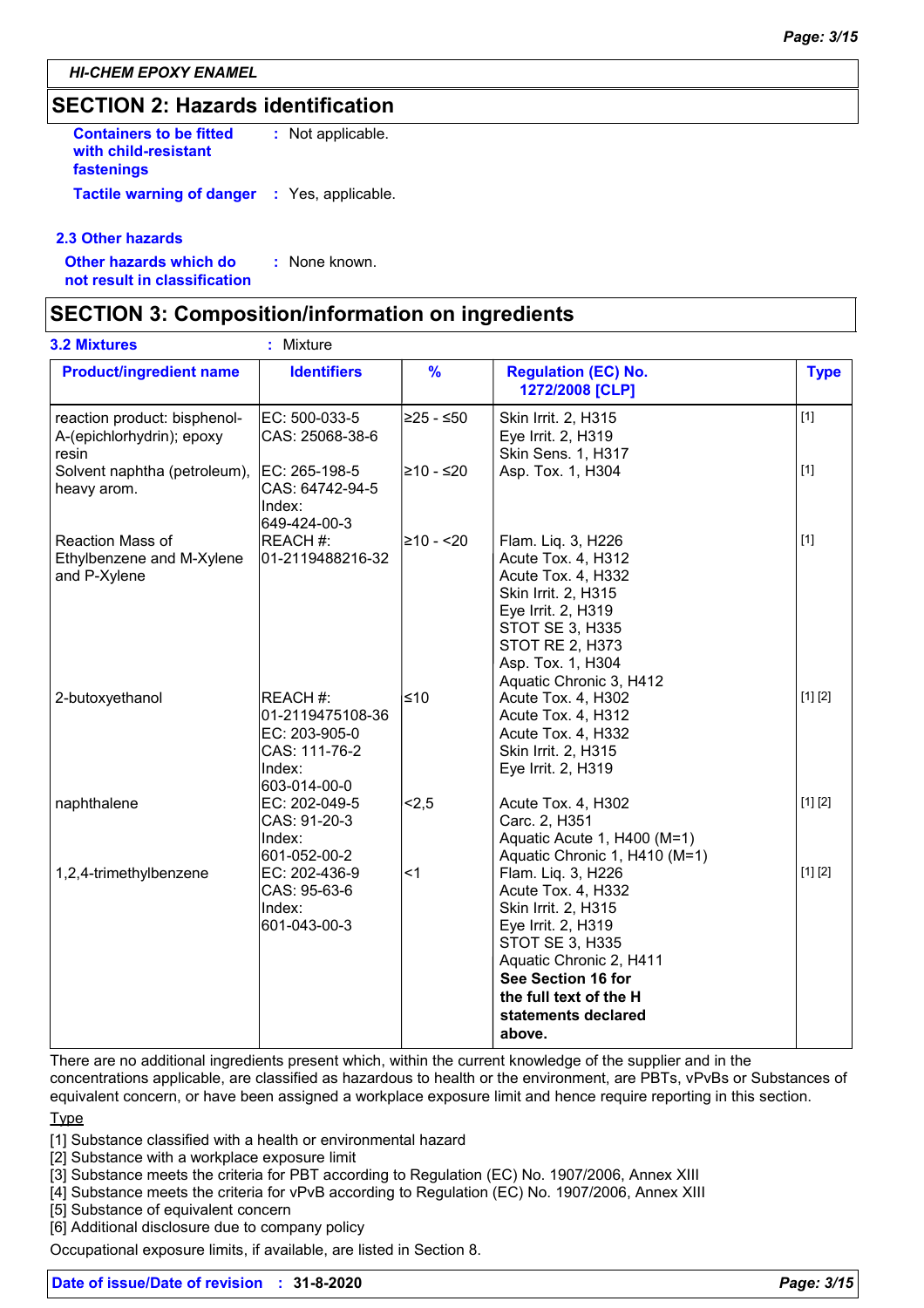### **SECTION 4: First aid measures**

| 4.1 Description of first aid measures |                                                                                                                                                                                                                                                                          |
|---------------------------------------|--------------------------------------------------------------------------------------------------------------------------------------------------------------------------------------------------------------------------------------------------------------------------|
| <b>General</b>                        | : In all cases of doubt, or when symptoms persist, seek medical attention. Never give<br>anything by mouth to an unconscious person. If unconscious, place in recovery<br>position and seek medical advice.                                                              |
| <b>Eye contact</b>                    | : Remove contact lenses, irrigate copiously with clean, fresh water, holding the<br>eyelids apart for at least 10 minutes and seek immediate medical advice.                                                                                                             |
| <b>Inhalation</b>                     | : Remove to fresh air. Keep person warm and at rest. If not breathing, if breathing is<br>irregular or if respiratory arrest occurs, provide artificial respiration or oxygen by<br>trained personnel.                                                                   |
| <b>Skin contact</b>                   | : Remove contaminated clothing and shoes. Wash skin thoroughly with soap and<br>water or use recognised skin cleanser. Do NOT use solvents or thinners.                                                                                                                  |
| <b>Ingestion</b>                      | : If swallowed, seek medical advice immediately and show the container or label.<br>Keep person warm and at rest. Do NOT induce vomiting.                                                                                                                                |
| <b>Protection of first-aiders</b>     | : No action shall be taken involving any personal risk or without suitable training. It<br>may be dangerous to the person providing aid to give mouth-to-mouth resuscitation.<br>Wash contaminated clothing thoroughly with water before removing it, or wear<br>gloves. |

#### **4.2 Most important symptoms and effects, both acute and delayed**

There are no data available on the mixture itself. The mixture has been assessed following the conventional method of the CLP Regulation (EC) No 1272/2008 and is classified for toxicological properties accordingly. See Sections 2 and 3 for details.

Exposure to component solvent vapour concentrations in excess of the stated occupational exposure limit may result in adverse health effects such as mucous membrane and respiratory system irritation and adverse effects on the kidneys, liver and central nervous system. Symptoms and signs include headache, dizziness, fatigue, muscular weakness, drowsiness and, in extreme cases, loss of consciousness.

Solvents may cause some of the above effects by absorption through the skin. Repeated or prolonged contact with the mixture may cause removal of natural fat from the skin, resulting in non-allergic contact dermatitis and absorption through the skin.

If splashed in the eyes, the liquid may cause irritation and reversible damage.

Ingestion may cause nausea, diarrhea and vomiting.

This takes into account, where known, delayed and immediate effects and also chronic effects of components from short-term and long-term exposure by oral, inhalation and dermal routes of exposure and eye contact.

Contains 4,4'-Isopropylidenediphenol, oligomeric reaction products with 1-chloro-2,3-epoxypropane. May produce an allergic reaction.

#### **4.3 Indication of any immediate medical attention and special treatment needed**

| <b>Notes to physician</b>  | Treat symptomatically. Contact poison treatment specialist immediately if large<br>quantities have been ingested or inhaled. |
|----------------------------|------------------------------------------------------------------------------------------------------------------------------|
| <b>Specific treatments</b> | No specific treatment.                                                                                                       |

See toxicological information (Section 11)

### **SECTION 5: Firefighting measures**

| Date of issue/Date of revision : 31-8-2020                | Page: 4/15                                                                                                                   |  |
|-----------------------------------------------------------|------------------------------------------------------------------------------------------------------------------------------|--|
| <b>Hazardous combustion</b><br>products                   | : Decomposition products may include the following materials: carbon monoxide,<br>carbon dioxide, smoke, oxides of nitrogen. |  |
| <b>Hazards from the</b><br>substance or mixture           | : Fire will produce dense black smoke. Exposure to decomposition products may<br>cause a health hazard.                      |  |
| 5.2 Special hazards arising from the substance or mixture |                                                                                                                              |  |
| <b>Unsuitable extinguishing</b><br>media                  | : Do not use water jet.                                                                                                      |  |
| <b>Suitable extinguishing</b><br>media                    | : Recommended: alcohol-resistant foam, $CO2$ , powders, water spray.                                                         |  |
| 5.1 Extinguishing media                                   |                                                                                                                              |  |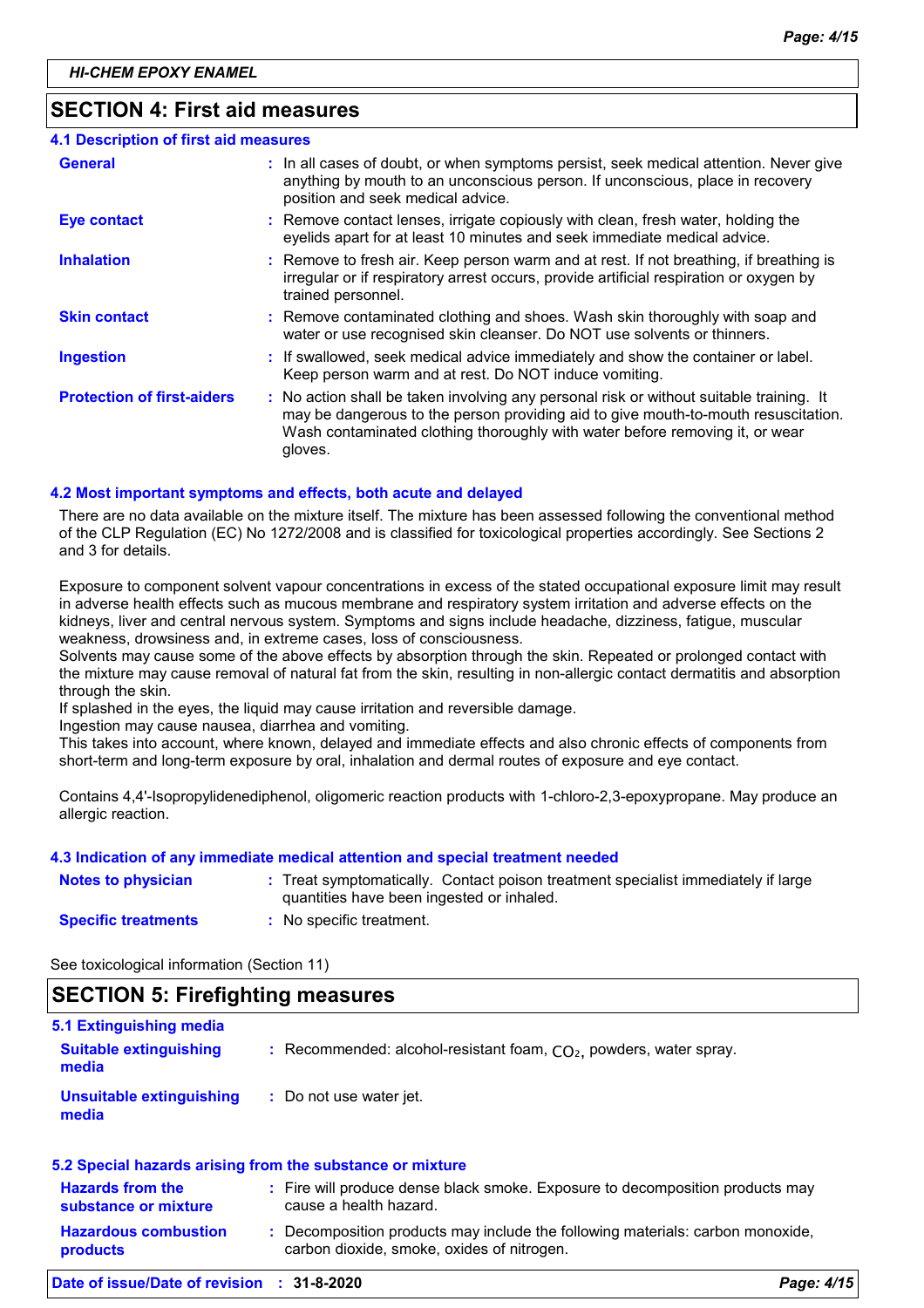### **SECTION 5: Firefighting measures**

| 5.3 Advice for firefighters                              |                                                                                                                    |
|----------------------------------------------------------|--------------------------------------------------------------------------------------------------------------------|
| <b>Special protective actions</b><br>for fire-fighters   | : Cool closed containers exposed to fire with water. Do not release runoff from fire to<br>drains or watercourses. |
| <b>Special protective</b><br>equipment for fire-fighters | : Appropriate breathing apparatus may be required.                                                                 |

### **SECTION 6: Accidental release measures**

|                                                                | 6.1 Personal precautions, protective equipment and emergency procedures                                                                                                                                                                                                            |
|----------------------------------------------------------------|------------------------------------------------------------------------------------------------------------------------------------------------------------------------------------------------------------------------------------------------------------------------------------|
| For non-emergency<br>personnel                                 | : Exclude sources of ignition and ventilate the area. Avoid breathing vapour or mist.<br>Refer to protective measures listed in sections 7 and 8.                                                                                                                                  |
| For emergency responders                                       | : If specialised clothing is required to deal with the spillage, take note of any<br>information in Section 8 on suitable and unsuitable materials. See also the<br>information in "For non-emergency personnel".                                                                  |
| <b>6.2 Environmental</b><br>precautions                        | : Do not allow to enter drains or watercourses. If the product contaminates lakes,<br>rivers, or sewers, inform the appropriate authorities in accordance with local<br>regulations.                                                                                               |
| 6.3 Methods and material<br>for containment and<br>cleaning up | : Contain and collect spillage with non-combustible, absorbent material e.g. sand,<br>earth, vermiculite or diatomaceous earth and place in container for disposal<br>according to local regulations (see Section 13). Preferably clean with a detergent.<br>Avoid using solvents. |
| 6.4 Reference to other<br><b>sections</b>                      | : See Section 1 for emergency contact information.<br>See Section 8 for information on appropriate personal protective equipment.<br>See Section 13 for additional waste treatment information.                                                                                    |

### **SECTION 7: Handling and storage**

The information in this section contains generic advice and guidance. The list of Identified Uses in Section 1 should be consulted for any available use-specific information provided in the Exposure Scenario(s).

| <b>7.1 Precautions for safe</b><br>handling | : Prevent the creation of flammable or explosive concentrations of vapours in air and<br>avoid vapour concentrations higher than the occupational exposure limits.<br>In addition, the product should only be used in areas from which all naked lights and<br>other sources of ignition have been excluded. Electrical equipment should be<br>protected to the appropriate standard.<br>Mixture may charge electrostatically: always use earthing leads when transferring<br>from one container to another.<br>Operators should wear antistatic footwear and clothing and floors should be of the<br>conducting type.<br>Keep away from heat, sparks and flame. No sparking tools should be used.<br>Avoid contact with skin and eyes. Avoid the inhalation of dust, particulates, spray or<br>mist arising from the application of this mixture. Avoid inhalation of dust from<br>sanding.<br>Eating, drinking and smoking should be prohibited in areas where this material is<br>handled, stored and processed.<br>Put on appropriate personal protective equipment (see Section 8).<br>Never use pressure to empty. Container is not a pressure vessel.<br>Always keep in containers made from the same material as the original one.<br>Comply with the health and safety at work laws.<br>Do not allow to enter drains or watercourses.<br>Information on fire and explosion protection<br>Vapours are heavier than air and may spread along floors. Vapours may form<br>explosive mixtures with air. |
|---------------------------------------------|--------------------------------------------------------------------------------------------------------------------------------------------------------------------------------------------------------------------------------------------------------------------------------------------------------------------------------------------------------------------------------------------------------------------------------------------------------------------------------------------------------------------------------------------------------------------------------------------------------------------------------------------------------------------------------------------------------------------------------------------------------------------------------------------------------------------------------------------------------------------------------------------------------------------------------------------------------------------------------------------------------------------------------------------------------------------------------------------------------------------------------------------------------------------------------------------------------------------------------------------------------------------------------------------------------------------------------------------------------------------------------------------------------------------------------------------------------------------------------------------------------------|
|---------------------------------------------|--------------------------------------------------------------------------------------------------------------------------------------------------------------------------------------------------------------------------------------------------------------------------------------------------------------------------------------------------------------------------------------------------------------------------------------------------------------------------------------------------------------------------------------------------------------------------------------------------------------------------------------------------------------------------------------------------------------------------------------------------------------------------------------------------------------------------------------------------------------------------------------------------------------------------------------------------------------------------------------------------------------------------------------------------------------------------------------------------------------------------------------------------------------------------------------------------------------------------------------------------------------------------------------------------------------------------------------------------------------------------------------------------------------------------------------------------------------------------------------------------------------|

#### **7.2 Conditions for safe storage, including any incompatibilities**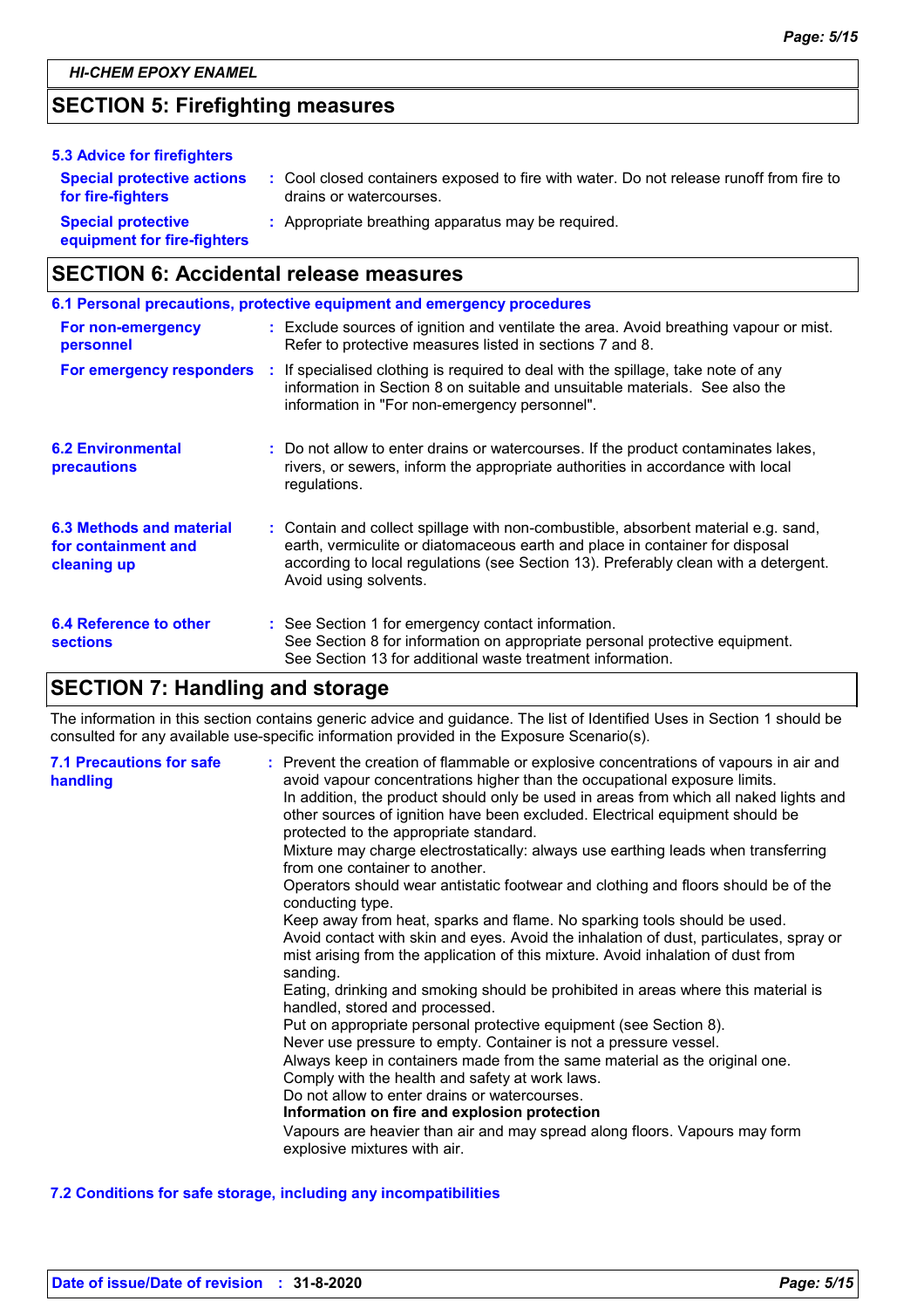### **SECTION 7: Handling and storage**

Store in accordance with local regulations.

#### **Notes on joint storage**

Keep away from: oxidising agents, strong alkalis, strong acids.

#### **Additional information on storage conditions**

Observe label precautions. Store in a dry, cool and well-ventilated area. Keep away from heat and direct sunlight. Keep away from sources of ignition. No smoking. Prevent unauthorised access. Containers that have been opened must be carefully resealed and kept upright to prevent leakage.

#### **7.3 Specific end use(s)**

**Recommendations : Industrial sector specific : solutions** : Not available.

: Not available.

### **SECTION 8: Exposure controls/personal protection**

The information in this section contains generic advice and guidance. Information is provided based on typical anticipated uses of the product. Additional measures might be required for bulk handling or other uses that could significantly increase worker exposure or environmental releases.

#### **8.1 Control parameters**

#### **Occupational exposure limits**

| <b>Product/ingredient name</b>              |           | <b>Exposure limit values</b>                                                                                                                                                                                                                                                                                                                                                                                                                                                                                                                                                                                                                                                                                                                                                                                                                                                                                                                                                                                        |  |  |
|---------------------------------------------|-----------|---------------------------------------------------------------------------------------------------------------------------------------------------------------------------------------------------------------------------------------------------------------------------------------------------------------------------------------------------------------------------------------------------------------------------------------------------------------------------------------------------------------------------------------------------------------------------------------------------------------------------------------------------------------------------------------------------------------------------------------------------------------------------------------------------------------------------------------------------------------------------------------------------------------------------------------------------------------------------------------------------------------------|--|--|
| 2-butoxyethanol                             |           | EU OEL (Europe, 2/2017). Absorbed through skin. Notes: list<br>of indicative occupational exposure limit values<br>TWA: 20 ppm 8 hours.<br>TWA: 98 mg/m <sup>3</sup> 8 hours.<br>STEL: 50 ppm 15 minutes.<br>STEL: 246 mg/m <sup>3</sup> 15 minutes.                                                                                                                                                                                                                                                                                                                                                                                                                                                                                                                                                                                                                                                                                                                                                                |  |  |
| naphthalene                                 |           | EU OEL (Europe, 2/2017). Notes: list of indicative occupational<br>exposure limit values<br>TWA: 10 ppm 8 hours.<br>TWA: 50 mg/m <sup>3</sup> 8 hours.                                                                                                                                                                                                                                                                                                                                                                                                                                                                                                                                                                                                                                                                                                                                                                                                                                                              |  |  |
| 1,2,4-trimethylbenzene                      |           | EU OEL (Europe, 2/2017). Notes: list of indicative occupational<br>exposure limit values<br>TWA: 20 ppm 8 hours.<br>TWA: 100 mg/m <sup>3</sup> 8 hours.                                                                                                                                                                                                                                                                                                                                                                                                                                                                                                                                                                                                                                                                                                                                                                                                                                                             |  |  |
| <b>Recommended monitoring</b><br>procedures | required. | If this product contains ingredients with exposure limits, personal, workplace<br>atmosphere or biological monitoring may be required to determine the effectiveness<br>of the ventilation or other control measures and/or the necessity to use respiratory<br>protective equipment. Reference should be made to monitoring standards, such as<br>the following: European Standard EN 689 (Workplace atmospheres - Guidance for<br>the assessment of exposure by inhalation to chemical agents for comparison with<br>limit values and measurement strategy) European Standard EN 14042 (Workplace<br>atmospheres - Guide for the application and use of procedures for the assessment<br>of exposure to chemical and biological agents) European Standard EN 482<br>(Workplace atmospheres - General requirements for the performance of procedures<br>for the measurement of chemical agents) Reference to national guidance<br>documents for methods for the determination of hazardous substances will also be |  |  |

#### **DNELs/DMELs**

No DNELs/DMELs available.

#### **PNECs**

No PNECs available

|  | <b>8.2 Exposure controls</b> |  |  |
|--|------------------------------|--|--|
|--|------------------------------|--|--|

**Appropriate engineering controls**

**:** Provide adequate ventilation. Where reasonably practicable, this should be achieved by the use of local exhaust ventilation and good general extraction. If these are not sufficient to maintain concentrations of particulates and solvent vapours below the OEL, suitable respiratory protection must be worn.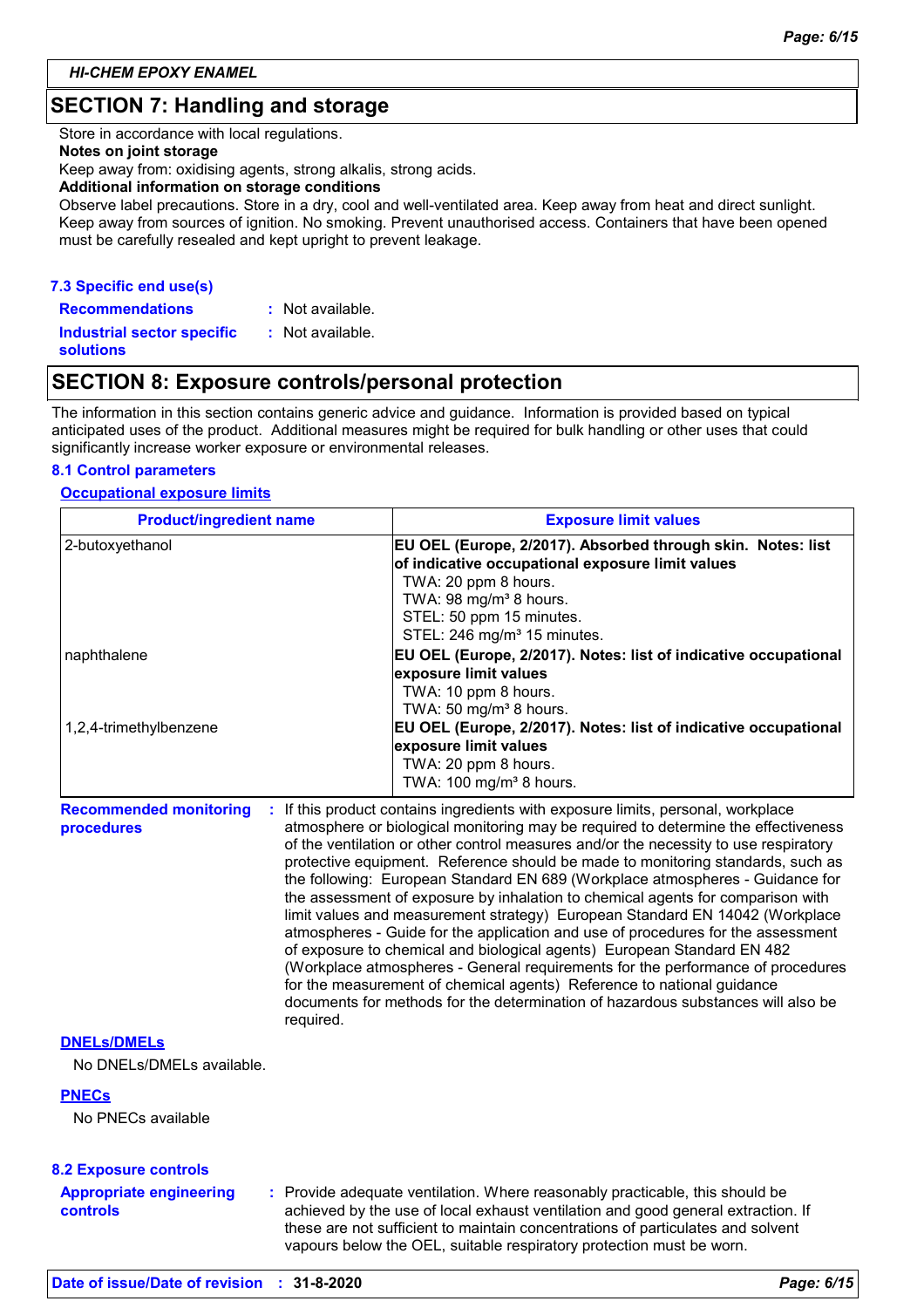## **SECTION 8: Exposure controls/personal protection**

| <b>Individual protection measures</b> |                                                                                                                                                                                                                                                                                                                                                                                                                                                                                                                                                                                                                                                                                         |
|---------------------------------------|-----------------------------------------------------------------------------------------------------------------------------------------------------------------------------------------------------------------------------------------------------------------------------------------------------------------------------------------------------------------------------------------------------------------------------------------------------------------------------------------------------------------------------------------------------------------------------------------------------------------------------------------------------------------------------------------|
| <b>Hygiene measures</b>               | : Wash hands, forearms and face thoroughly after handling chemical products, before<br>eating, smoking and using the lavatory and at the end of the working period.<br>Appropriate techniques should be used to remove potentially contaminated clothing.<br>Contaminated work clothing should not be allowed out of the workplace. Wash<br>contaminated clothing before reusing. Ensure that eyewash stations and safety<br>showers are close to the workstation location.                                                                                                                                                                                                             |
| <b>Eye/face protection</b>            | : Use safety eyewear designed to protect against splash of liquids.                                                                                                                                                                                                                                                                                                                                                                                                                                                                                                                                                                                                                     |
| <b>Skin protection</b>                |                                                                                                                                                                                                                                                                                                                                                                                                                                                                                                                                                                                                                                                                                         |
| <b>Hand protection</b>                |                                                                                                                                                                                                                                                                                                                                                                                                                                                                                                                                                                                                                                                                                         |
| <b>Gloves</b>                         | : When prolonged or frequently repeated contact may occur, a glove with a protection<br>class of 6 (breakthrough time >480 minutes according to EN374) is recommended.<br>Recommended gloves: Viton $\otimes$ or Nitrile, thickness $\geq 0.38$ mm.<br>When only brief contact is expected, a glove with protection class of 2 or higher<br>(breakthrough time > 30 minutes according to EN374) is recommended.<br>Recommended gloves: Nitrile, thickness $\geq 0.12$ mm.<br>Gloves should be replaced regularly and if there is any sign of damage to the glove<br>material.                                                                                                           |
|                                       | The performance or effectiveness of the glove may be reduced by physical/chemical<br>damage and poor maintenance.                                                                                                                                                                                                                                                                                                                                                                                                                                                                                                                                                                       |
| <b>Body protection</b>                | : Personnel should wear antistatic clothing made of natural fibres or of high-<br>temperature-resistant synthetic fibres.                                                                                                                                                                                                                                                                                                                                                                                                                                                                                                                                                               |
| <b>Other skin protection</b>          | : Appropriate footwear and any additional skin protection measures should be<br>selected based on the task being performed and the risks involved and should be<br>approved by a specialist before handling this product.                                                                                                                                                                                                                                                                                                                                                                                                                                                               |
| <b>Respiratory protection</b>         | : If workers are exposed to concentrations above the exposure limit, they must use<br>appropriate, certified respirators.                                                                                                                                                                                                                                                                                                                                                                                                                                                                                                                                                               |
|                                       | OLD LEAD-BASED PAINTS:                                                                                                                                                                                                                                                                                                                                                                                                                                                                                                                                                                                                                                                                  |
|                                       | When surfaces are to be prepared for painting, account should be taken of the age<br>of the property and the possibility that lead-pigmented paint might be present. There<br>is a possibility that ingestion or inhalation of scrapings or dust arising from the<br>preparation work could cause health effects. As a working rule you should assume<br>that this will be the case if the age of the property is pre 1960.                                                                                                                                                                                                                                                             |
|                                       | Where possible wet sanding or chemical stripping methods should be used with<br>surfaces of this type to avoid the creation of dust. When dry sanding cannot be<br>avoided, and effective local exhaust ventilation is not available, it is recommended<br>that a dust respirator is worn, that is approved for use with lead dusts, and its type<br>selected on the basis of the COSHH assessment, taking into account the<br>Workplace Exposure Limit for lead in air. Furthermore, steps should be taken to<br>ensure containment of the dusts created, and that all practicable measures are<br>taken to clean up thoroughly all deposits of dusts in and around the affected area. |
|                                       | Respiratory protection in case of dust or spray mist formation. (particle filter EN143<br>type P2) Respiratory protection in case of vapour formation. (half mask with<br>combination filter A2-P2 til concentrations of 0,5 Vol%.)                                                                                                                                                                                                                                                                                                                                                                                                                                                     |
|                                       | The current Control of Lead at Work Regulations approved code of practice should<br>be consulted for advice on protective clothing and personal hygiene precautions.<br>Care should also be taken to exclude visitors, members of the household and<br>especially children from the affected area, during the actual work and the<br>subsequent clean up operations. All scrapings, dust, etc. should be disposed of by<br>the professional painting contractor as Hazardous Waste.                                                                                                                                                                                                     |
|                                       | Extra precautions will also need to be taken when burning off old lead-based paints<br>because fumes containing lead will be produced. It is recommended that a<br>respirator, approved for use with particulate fumes of lead is selected on the basis<br>of the COSHH assessment, taking into account the Workplace Exposure Limit for<br>lead in air. Similar precautions to those given above about sanding should be taken                                                                                                                                                                                                                                                         |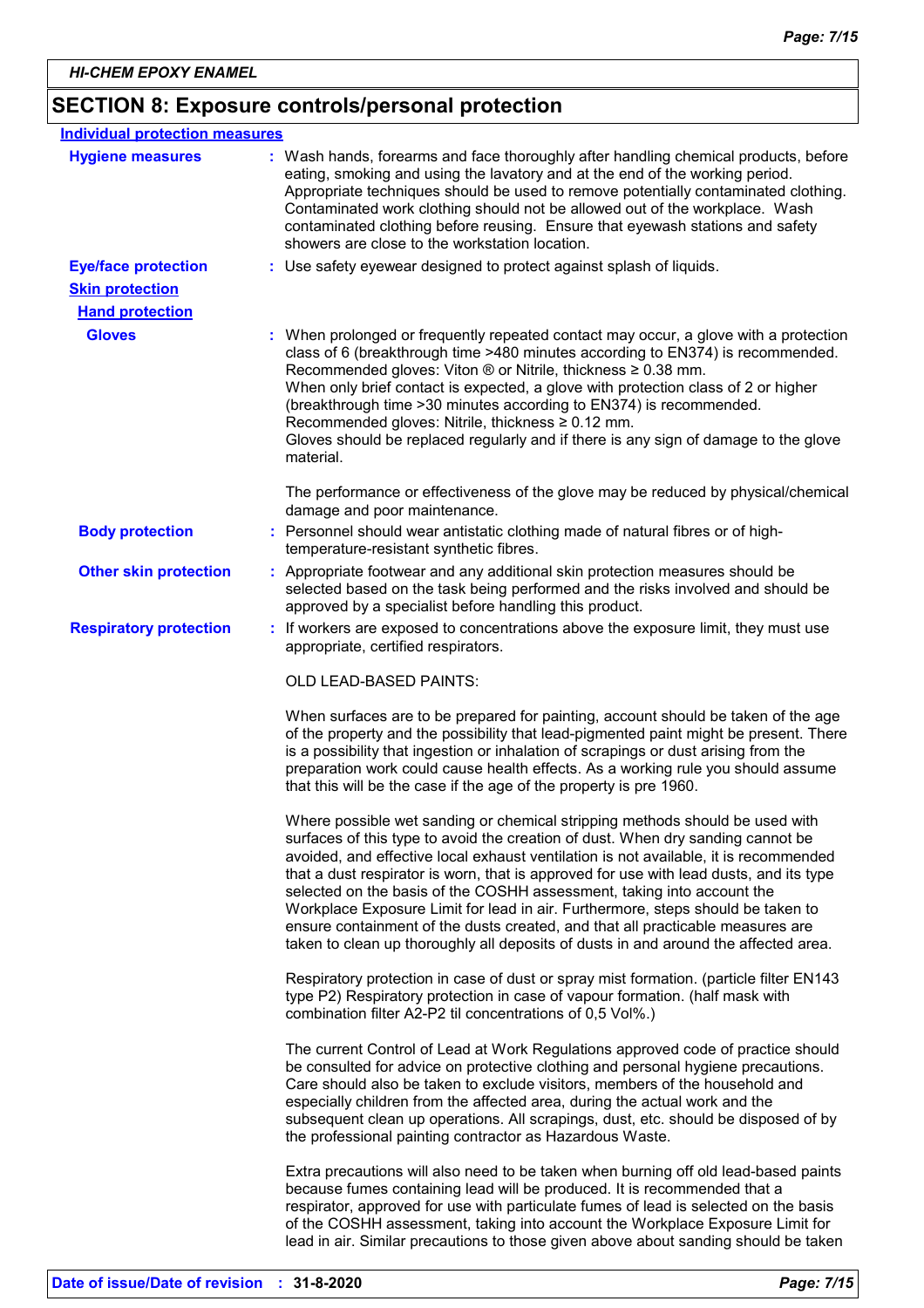### **SECTION 8: Exposure controls/personal protection**

with reference to protective clothing, disposal of scrapings and dusts, and exclusion of other personnel and especially children from the building during actual work and the subsequent clean up operations.

Avoid the inhalation of dust. Wear suitable face mask if dry sanding. Special precautions should be taken during surface preparation of pre-1960s paint surfaces over wood and metal as they may contain harmful lead.

**Environmental exposure : Do not allow to enter drains or watercourses. controls**

### **SECTION 9: Physical and chemical properties**

| 9.1. Information on basic physical and chemical properties         |                                                           |
|--------------------------------------------------------------------|-----------------------------------------------------------|
| <b>Appearance</b>                                                  |                                                           |
| <b>Physical state</b>                                              | : Liquid.                                                 |
| <b>Colour</b>                                                      | : Various: See label.                                     |
| <b>Odour</b>                                                       | $:$ Not available.                                        |
| <b>Odour threshold</b>                                             | : Not available.                                          |
| pH                                                                 | : Not available.                                          |
| <b>Melting point/freezing point</b>                                | : Not available.                                          |
| Initial boiling point and boiling<br>range                         | $: 139^{\circ}$ C                                         |
| <b>Flash point</b>                                                 | : Closed cup: 25°C                                        |
| <b>Evaporation rate</b>                                            | $:$ Not available.                                        |
| <b>Upper/lower flammability or</b><br>explosive limits             | : Not available.                                          |
| <b>Vapour pressure</b>                                             | : Not available.                                          |
| <b>Vapour density</b>                                              | : Not available.                                          |
| <b>Relative density</b>                                            | : 1,267                                                   |
| <b>Solubility(ies)</b>                                             | : Insoluble in the following materials: cold water.       |
| <b>Partition coefficient: n-octanol/ : Not available.</b><br>water |                                                           |
| <b>Auto-ignition temperature</b>                                   | : Not available.                                          |
| <b>Decomposition temperature</b>                                   | : Not available.                                          |
| <b>Viscosity</b>                                                   | : Kinematic (room temperature): $6,07$ cm <sup>2</sup> /s |
| <b>Explosive properties</b>                                        | : Not available.                                          |
| <b>Oxidising properties</b>                                        | : Not available.                                          |
| 9.2. Other information                                             |                                                           |
| <b>Solubility in water</b>                                         | : Not available.                                          |

### **SECTION 10: Stability and reactivity**

| <b>10.1 Reactivity</b>                            | : No specific test data related to reactivity available for this product or its ingredients.                                        |
|---------------------------------------------------|-------------------------------------------------------------------------------------------------------------------------------------|
| <b>10.2 Chemical stability</b>                    | : Stable under recommended storage and handling conditions (see Section 7).                                                         |
| <b>10.3 Possibility of</b><br>hazardous reactions | : Under normal conditions of storage and use, hazardous reactions will not occur.                                                   |
| <b>10.4 Conditions to avoid</b>                   | : When exposed to high temperatures may produce hazardous decomposition<br>products.                                                |
| 10.5 Incompatible materials                       | : Keep away from the following materials to prevent strong exothermic reactions:<br>oxidising agents, strong alkalis, strong acids. |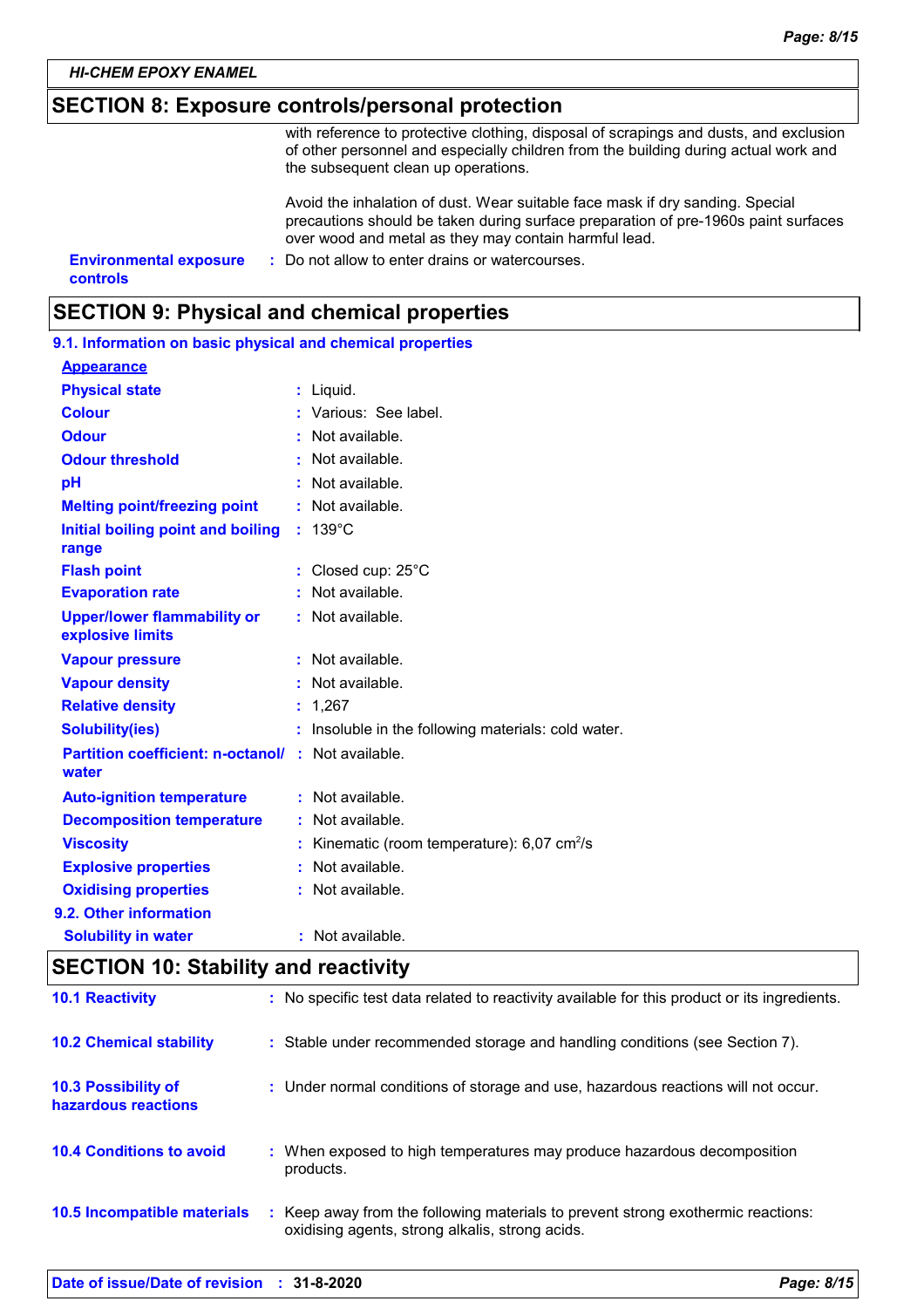### **SECTION 10: Stability and reactivity**

**10.6 Hazardous decomposition products** **:** Decomposition products may include the following materials: carbon monoxide, carbon dioxide, smoke, oxides of nitrogen.

### **SECTION 11: Toxicological information**

#### **11.1 Information on toxicological effects**

There are no data available on the mixture itself. The mixture has been assessed following the conventional method of the CLP Regulation (EC) No 1272/2008 and is classified for toxicological properties accordingly. See Sections 2 and 3 for details.

Exposure to component solvent vapour concentrations in excess of the stated occupational exposure limit may result in adverse health effects such as mucous membrane and respiratory system irritation and adverse effects on the kidneys, liver and central nervous system. Symptoms and signs include headache, dizziness, fatigue, muscular weakness, drowsiness and, in extreme cases, loss of consciousness.

Solvents may cause some of the above effects by absorption through the skin. Repeated or prolonged contact with the mixture may cause removal of natural fat from the skin, resulting in non-allergic contact dermatitis and absorption through the skin.

If splashed in the eyes, the liquid may cause irritation and reversible damage.

Ingestion may cause nausea, diarrhea and vomiting.

This takes into account, where known, delayed and immediate effects and also chronic effects of components from short-term and long-term exposure by oral, inhalation and dermal routes of exposure and eye contact.

Contains 4,4'-Isopropylidenediphenol, oligomeric reaction products with 1-chloro-2,3-epoxypropane. May produce an allergic reaction.

#### **Acute toxicity**

| <b>Product/ingredient name</b>                                | <b>Result</b>        | <b>Species</b> | <b>Dose</b> | <b>Exposure</b> |
|---------------------------------------------------------------|----------------------|----------------|-------------|-----------------|
| Solvent naphtha<br>(petroleum), heavy arom.                   | ILDLo Oral           | Rat            | 5 mL/kg     |                 |
| Reaction Mass of<br>Ethylbenzene and M-Xylene<br>and P-Xylene | LC50 Inhalation Gas. | Rat            | 5000 ppm    | 4 hours         |
|                                                               | LD50 Oral            | Rat            | 4300 mg/kg  | -               |

**Conclusion/Summary :** Not available.

**Acute toxicity estimates**

| <b>Route</b>         | <b>ATE value</b> |
|----------------------|------------------|
| Oral                 | 4447,4 mg/kg     |
| Dermal               | 4861,5 mg/kg     |
| Inhalation (vapours) | 48,62 mg/l       |

#### **Irritation/Corrosion**

| <b>Product/ingredient name</b>                                       | <b>Result</b>                                    | <b>Species</b>   | <b>Score</b>                                         | <b>Exposure</b>                            | <b>Observation</b>       |
|----------------------------------------------------------------------|--------------------------------------------------|------------------|------------------------------------------------------|--------------------------------------------|--------------------------|
| reaction product: bisphenol-<br>A-(epichlorhydrin); epoxy<br>resin   | Eyes - Mild irritant                             | Rabbit           |                                                      | 100<br>milligrams                          |                          |
|                                                                      | Skin - Moderate irritant                         | Rabbit           | $\overline{\phantom{a}}$                             | <b>24 hours 500</b><br>Imicroliters        |                          |
|                                                                      | Skin - Severe irritant                           | Rabbit           | $\overline{\phantom{a}}$                             | 24 hours 2<br>milligrams                   | $\overline{\phantom{a}}$ |
| Solvent naphtha (petroleum), Skin - Mild irritant<br>heavy arom.     |                                                  | Rabbit           | $\overline{\phantom{a}}$                             | <b>24 hours 500</b><br><b>Imicroliters</b> |                          |
| <b>Reaction Mass of</b><br>Ethylbenzene and M-Xylene<br>and P-Xylene | Eyes - Mild irritant                             | Rabbit           | $\qquad \qquad \blacksquare$                         | 87 mg                                      |                          |
|                                                                      | Eyes - Severe irritant                           | Rabbit           | $\overline{\phantom{a}}$                             | 24 hours 5<br>mg                           |                          |
|                                                                      | Skin - Mild irritant                             | Rat              | $\overline{\phantom{a}}$                             | 8 hours 60<br>Imicroliters                 |                          |
| naphthalene                                                          | Skin - Moderate irritant<br>Skin - Mild irritant | Rabbit<br>Rabbit | $\overline{\phantom{a}}$<br>$\overline{\phantom{a}}$ | 100%<br>495<br>milligrams                  |                          |
|                                                                      | Skin - Severe irritant                           | Rabbit           | $\qquad \qquad \blacksquare$                         | 24 hours 0.                                |                          |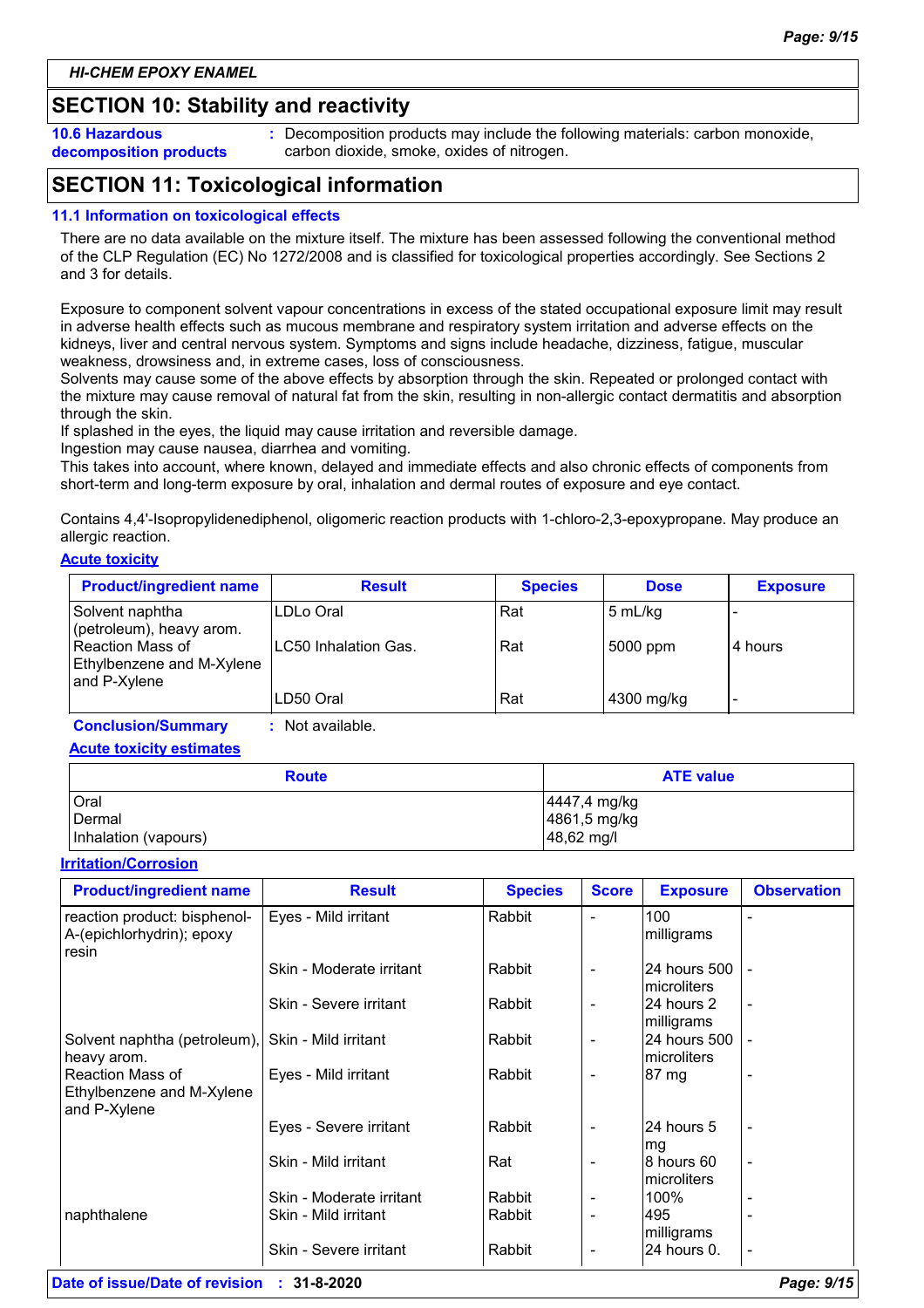### **SECTION 11: Toxicological information**

|                                                                      |                                |                 | 05 Mililiters               |                                 |
|----------------------------------------------------------------------|--------------------------------|-----------------|-----------------------------|---------------------------------|
| <b>Conclusion/Summary</b>                                            | $:$ Not available.             |                 |                             |                                 |
| <b>Sensitisation</b>                                                 |                                |                 |                             |                                 |
| <b>Conclusion/Summary</b>                                            | : Not available.               |                 |                             |                                 |
| <b>Mutagenicity</b>                                                  |                                |                 |                             |                                 |
| <b>Conclusion/Summary</b>                                            | $:$ Not available.             |                 |                             |                                 |
| <b>Carcinogenicity</b>                                               |                                |                 |                             |                                 |
| <b>Product/ingredient name</b>                                       | <b>Result</b>                  | <b>Species</b>  | <b>Dose</b>                 | <b>Exposure</b>                 |
| <b>Reaction Mass of</b><br>Ethylbenzene and M-Xylene<br>and P-Xylene | Positive - Inhalation - TC     | Mouse           | $<$ 75 ppm                  | 103 weeks; 5<br>days per week   |
| <b>Conclusion/Summary</b>                                            | : Not available.               |                 |                             |                                 |
| <b>Reproductive toxicity</b>                                         |                                |                 |                             |                                 |
| <b>Conclusion/Summary</b>                                            | : Not available.               |                 |                             |                                 |
| <b>Teratogenicity</b>                                                |                                |                 |                             |                                 |
| <b>Conclusion/Summary</b>                                            | : Not available.               |                 |                             |                                 |
| <b>Specific target organ toxicity (single exposure)</b>              |                                |                 |                             |                                 |
|                                                                      | <b>Product/ingredient name</b> | <b>Category</b> | <b>Route of</b><br>exposure | <b>Target organs</b>            |
| Reaction Mass of Ethylbenzene and M-Xylene and P-<br>Xylene          |                                | Category 3      | Not applicable.             | Respiratory tract<br>irritation |

#### **Specific target organ toxicity (repeated exposure)**

| <b>Product/ingredient name</b>                              | Category   | <b>Route of</b><br>exposure | <b>Target organs</b> |
|-------------------------------------------------------------|------------|-----------------------------|----------------------|
| Reaction Mass of Ethylbenzene and M-Xylene and P-<br>Xylene | Category 2 | Not determined              | I Not determined     |

#### **Aspiration hazard**

| <b>Product/ingredient name</b>                          | <b>Result</b>                         |
|---------------------------------------------------------|---------------------------------------|
| Solvent naphtha (petroleum), heavy arom.                | <b>ASPIRATION HAZARD - Category 1</b> |
| Reaction Mass of Ethylbenzene and M-Xylene and P-Xylene | ASPIRATION HAZARD - Category 1        |

#### **Other information :**

: Not available.

### **SECTION 12: Ecological information**

#### **12.1 Toxicity**

There are no data available on the mixture itself. Do not allow to enter drains or watercourses.

The mixture has been assessed following the summation method of the CLP Regulation (EC) No 1272/2008 and is classified for eco-toxicological properties accordingly. See Sections 2 and 3 for details.

| <b>Product/ingredient name</b>                                | <b>Result</b>                     | <b>Species</b>                                 | <b>Exposure</b> |
|---------------------------------------------------------------|-----------------------------------|------------------------------------------------|-----------------|
| Reaction Mass of<br>Ethylbenzene and M-Xylene<br>and P-Xylene | Acute LC50 8500 µg/l Marine water | Crustaceans - Palaemonetes<br>pugio            | 48 hours        |
|                                                               | Acute LC50 13400 µg/l Fresh water | Fish - Pimephales promelas                     | 96 hours        |
| 2-butoxyethanol                                               | Acute EC50 >1000 mg/l Fresh water | Daphnia - Daphnia magna                        | 48 hours        |
| naphthalene                                                   | Acute EC50 1,6 ppm Fresh water    | Daphnia - Daphnia magna                        | 48 hours        |
|                                                               | Acute LC50 2800 µg/l Marine water | Crustaceans - Elasmopus<br>pectenicrus - Adult | 48 hours        |
|                                                               | Acute LC50 0,51 mg/l Fresh water  | Fish - Melanotaenia fluviatilis -<br>LARVAE    | 96 hours        |
|                                                               | Acute LC50 553 µg/l Fresh water   | Fish - Melanotaenia fluviatilis -<br>LARVAE    | 96 hours        |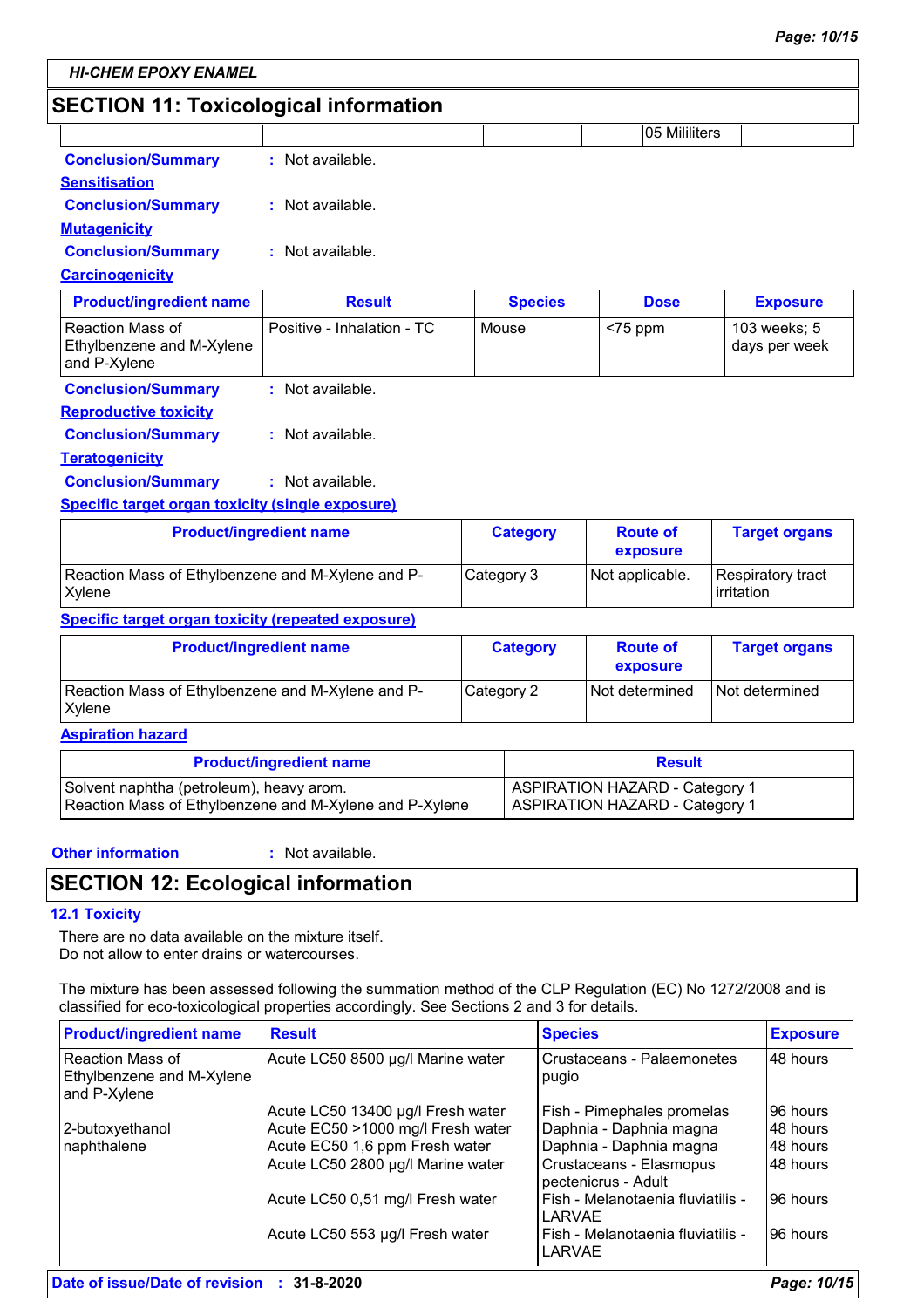### **SECTION 12: Ecological information**

|                        | Acute LC50 470 µg/l Fresh water    | Fish - Melanotaenia fluviatilis -<br>LARVAE    | 96 hours |
|------------------------|------------------------------------|------------------------------------------------|----------|
|                        | Chronic NOEC 0,5 mg/l Marine water | Crustaceans - Uca pugnax -<br>Adult            | 3 weeks  |
|                        | Chronic NOEC 1,5 mg/l Fresh water  | l Fish - Oreochromis<br>mossambicus            | 60 days  |
| 1,2,4-trimethylbenzene | Acute LC50 4910 µg/l Marine water  | Crustaceans - Elasmopus<br>pectenicrus - Adult | 48 hours |
|                        | Acute LC50 22,4 mg/l Fresh water   | Fish - Tilapia zillii                          | 96 hours |

**Conclusion/Summary :** Not available.

#### **12.2 Persistence and degradability**

| <b>Conclusion/Summary</b>                                     | : Not available.         |                   |                  |
|---------------------------------------------------------------|--------------------------|-------------------|------------------|
| <b>Product/ingredient name</b>                                | <b>Aquatic half-life</b> | <b>Photolysis</b> | Biodegradability |
| Reaction Mass of<br>Ethylbenzene and M-Xylene<br>and P-Xylene |                          |                   | Readily          |

#### **12.3 Bioaccumulative potential**

| <b>Product/ingredient name</b>                                     | LogP <sub>ow</sub>  | <b>BCF</b>         | <b>Potential</b>  |
|--------------------------------------------------------------------|---------------------|--------------------|-------------------|
| reaction product: bisphenol-<br>A-(epichlorhydrin); epoxy<br>resin | 2.64 to 3.78        | 31                 | low               |
| Solvent naphtha (petroleum), 2.8 to 6.5<br>heavy arom.             |                     | 199 to 5780        | high              |
| 2-butoxyethanol<br>naphthalene<br>1,2,4-trimethylbenzene           | 0,81<br>3,4<br>3,63 | 36.5 to 168<br>243 | low<br>low<br>low |

| 12.4 Mobility in soil                                   |                  |
|---------------------------------------------------------|------------------|
| <b>Soil/water partition</b><br><b>coefficient (Koc)</b> | : Not available. |
| <b>Mobility</b>                                         | : Not available. |

| 12.5 Results of PBT and vPvB assessment |                   |  |
|-----------------------------------------|-------------------|--|
| <b>PBT</b>                              | : Not applicable. |  |
| <b>vPvB</b>                             | : Not applicable. |  |

**12.6 Other adverse effects** : No known significant effects or critical hazards.

### **SECTION 13: Disposal considerations**

The information in this section contains generic advice and guidance. The list of Identified Uses in Section 1 should be consulted for any available use-specific information provided in the Exposure Scenario(s).

### **13.1 Waste treatment methods**

| <b>Product</b>             |                                                                                                                                                                                                                                                                                                                                                                                                                                                                                                                                                      |
|----------------------------|------------------------------------------------------------------------------------------------------------------------------------------------------------------------------------------------------------------------------------------------------------------------------------------------------------------------------------------------------------------------------------------------------------------------------------------------------------------------------------------------------------------------------------------------------|
| <b>Methods of disposal</b> | : The generation of waste should be avoided or minimised wherever possible.<br>Disposal of this product, solutions and any by-products should at all times comply<br>with the requirements of environmental protection and waste disposal legislation<br>and any regional local authority requirements. Dispose of surplus and non-<br>recyclable products via a licensed waste disposal contractor. Waste should not be<br>disposed of untreated to the sewer unless fully compliant with the requirements of<br>all authorities with jurisdiction. |
| <b>Hazardous waste</b>     | : The classification of the product may meet the criteria for a hazardous waste.                                                                                                                                                                                                                                                                                                                                                                                                                                                                     |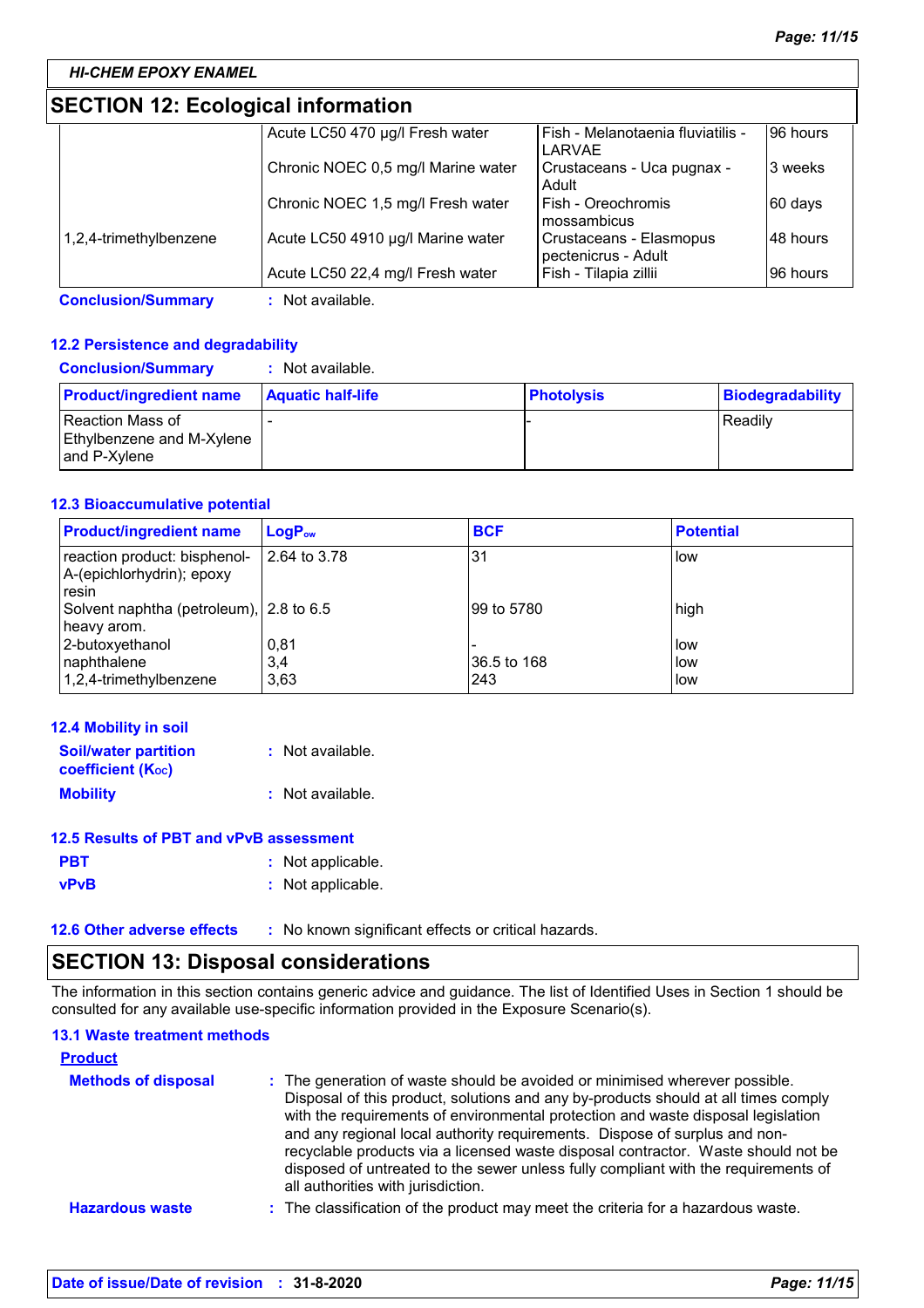### **SECTION 13: Disposal considerations**

| <b>Disposal considerations</b> | Do not allow to enter drains or watercourses.<br>Dispose of according to all federal, state and local applicable regulations.<br>If this product is mixed with other wastes, the original waste product code may no<br>longer apply and the appropriate code should be assigned.<br>For further information, contact your local waste authority.                                                                                                                                                                                                            |
|--------------------------------|-------------------------------------------------------------------------------------------------------------------------------------------------------------------------------------------------------------------------------------------------------------------------------------------------------------------------------------------------------------------------------------------------------------------------------------------------------------------------------------------------------------------------------------------------------------|
| <b>Packaging</b>               |                                                                                                                                                                                                                                                                                                                                                                                                                                                                                                                                                             |
| <b>Methods of disposal</b>     | : The generation of waste should be avoided or minimised wherever possible. Waste<br>packaging should be recycled. Incineration or landfill should only be considered<br>when recycling is not feasible.                                                                                                                                                                                                                                                                                                                                                    |
| <b>Disposal considerations</b> | Using information provided in this safety data sheet, advice should be obtained from<br>the relevant waste authority on the classification of empty containers.<br>Empty containers must be scrapped or reconditioned.<br>Dispose of containers contaminated by the product in accordance with local or<br>national legal provisions.                                                                                                                                                                                                                       |
| <b>Type of packaging</b>       | European waste catalogue (EWC)                                                                                                                                                                                                                                                                                                                                                                                                                                                                                                                              |
| <b>CEPE Paint Guidelines</b>   | 15 01 10*<br>packaging containing residues of or contaminated by<br>hazardous substances                                                                                                                                                                                                                                                                                                                                                                                                                                                                    |
| <b>Special precautions</b>     | This material and its container must be disposed of in a safe way. Care should be<br>taken when handling emptied containers that have not been cleaned or rinsed out.<br>Empty containers or liners may retain some product residues. Vapour from product<br>residues may create a highly flammable or explosive atmosphere inside the<br>container. Do not cut, weld or grind used containers unless they have been cleaned<br>thoroughly internally. Avoid dispersal of spilt material and runoff and contact with<br>soil, waterways, drains and sewers. |

### **SECTION 14: Transport information**

### **Information pertaining to IATA and ADN is considered not relevant since the material is not packaged in the correct approved packaging required of these methods of transport.**

|                                                                                               | <b>ADR</b>                                                                                                                                                                                                             | <b>IMDG</b>           |
|-----------------------------------------------------------------------------------------------|------------------------------------------------------------------------------------------------------------------------------------------------------------------------------------------------------------------------|-----------------------|
| 14.1 UN number                                                                                | <b>UN1263</b>                                                                                                                                                                                                          | <b>UN1263</b>         |
| 14.2 UN proper<br>shipping name                                                               | <b>PAINT</b>                                                                                                                                                                                                           | <b>PAINT</b>          |
| <b>14.3 Transport</b><br>hazard class(es)<br><b>Class</b>                                     | 3                                                                                                                                                                                                                      | 3                     |
| <b>Subsidiary class</b>                                                                       |                                                                                                                                                                                                                        |                       |
| <b>14.4 Packing group</b>                                                                     | $\mathbf{III}$                                                                                                                                                                                                         | III                   |
| 14.5<br><b>Environmental</b><br>hazards<br><b>Marine pollutant</b><br><b>Marine pollutant</b> | No.                                                                                                                                                                                                                    | No.<br>Not available. |
| <b>substances</b><br><b>14.6 Special</b><br>precautions for<br><b>user</b>                    | Transport within user's premises: always<br>transport in closed containers that are upright<br>and secure. Ensure that persons transporting<br>the product know what to do in the event of an<br>accident or spillage. |                       |
|                                                                                               |                                                                                                                                                                                                                        |                       |
| Date of issue/Date of revision :                                                              | 31-8-2020                                                                                                                                                                                                              | Page: 12/15           |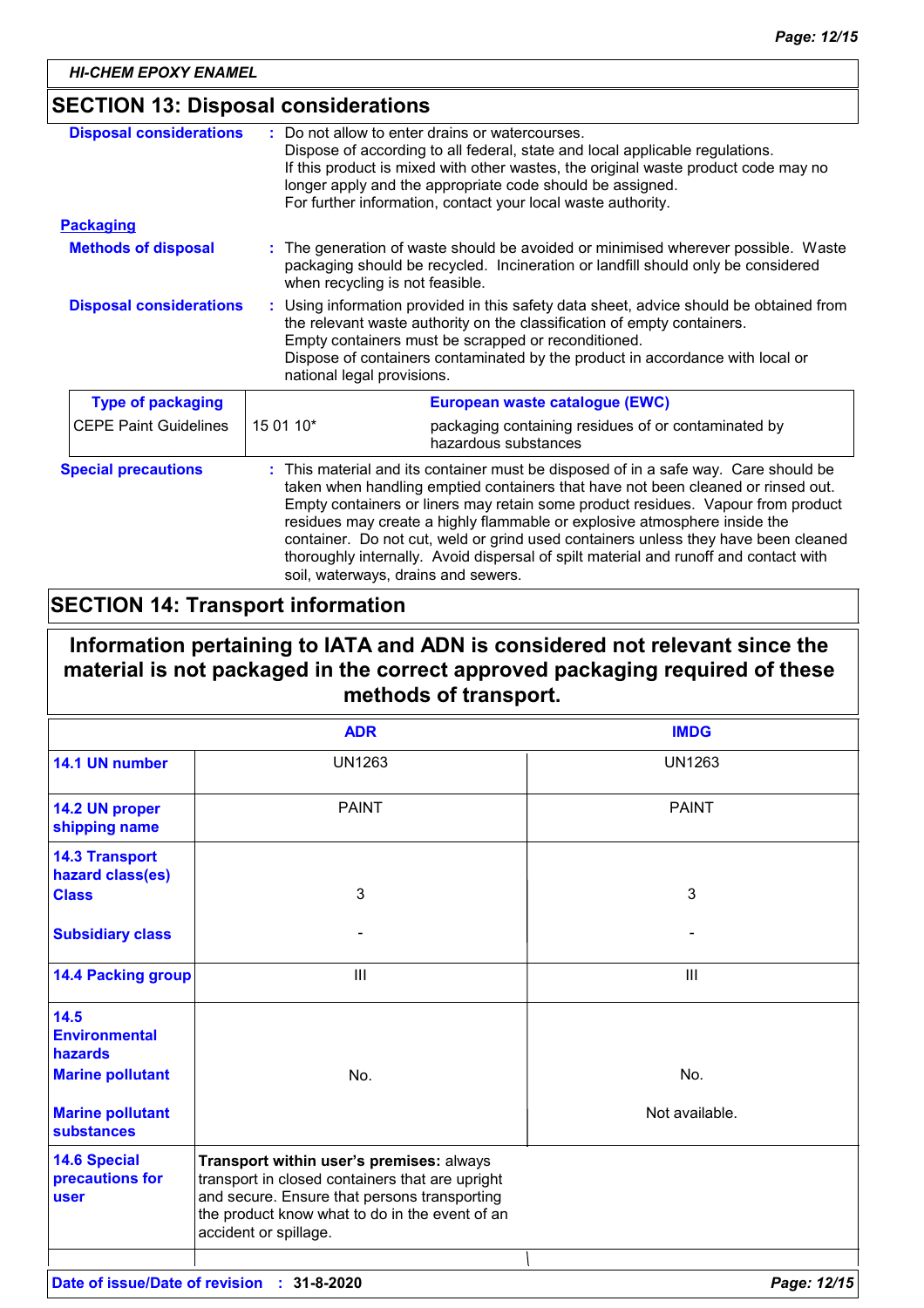### **Information pertaining to IATA and ADN is considered not relevant since the material is not packaged in the correct approved packaging required of these methods of transport.**  $\overline{30}$ **HI/Kemler number**

| <b>Filmeinier number</b><br><b>Emergency</b><br>schedules (EmS)                      | ΟU                                                                                                                                                                                    | $F-E$ , $S-E$                                                                                                                                                                                                                                                                                                       |
|--------------------------------------------------------------------------------------|---------------------------------------------------------------------------------------------------------------------------------------------------------------------------------------|---------------------------------------------------------------------------------------------------------------------------------------------------------------------------------------------------------------------------------------------------------------------------------------------------------------------|
| 14.7 Transport in bulk<br>according to Annex II of<br><b>MARPOL and the IBC Code</b> | : Not applicable.                                                                                                                                                                     |                                                                                                                                                                                                                                                                                                                     |
| <b>Additional</b><br>information                                                     | Viscous substance exemption In pack sizes<br>less than 450 litres, under the terms of 2.2.3.1.<br>5.<br>this product is not subject to the provisions of<br>ADR.<br>Tunnel code (D/E) | Viscous substance exemption In pack sizes<br>up to and including 30 litres, under the terms of<br>2.3.2.5, this product is not subject to the<br>packaging,<br>labelling and marking requirements of the<br>IMDG Code, but both full documentation and<br>placarding of cargo transport units is still<br>required. |

### **SECTION 15: Regulatory information**

### **15.1 Safety, health and environmental regulations/legislation specific for the substance or mixture EU Regulation (EC) No. 1907/2006 (REACH)**

**Annex XIV - List of substances subject to authorisation**

#### **Annex XIV**

None of the components are listed, or the component present is below its threshold.

#### **Substances of very high concern**

None of the components are listed, or the component present is below its threshold.

#### **Annex XVII - Restrictions : Not applicable. on the manufacture,**

**placing on the market and use of certain dangerous substances, mixtures and articles**

### **Other EU regulations**

**VOC for Ready-for-Use :** Not applicable.

#### **Mixture**

**Ozone depleting substances (1005/2009/EU)**

Not listed.

**Prior Informed Consent (PIC) (649/2012/EU)**

Not listed.

#### **Seveso Directive**

This product may add to the calculation for determining whether a site is within the scope of the Seveso Directive on major accident hazards.

**International regulations**

**Chemical Weapon Convention List Schedules I, II & III Chemicals**

Not listed.

**Montreal Protocol (Annexes A, B, C, E)**

Not listed.

**Stockholm Convention on Persistent Organic Pollutants** Not listed.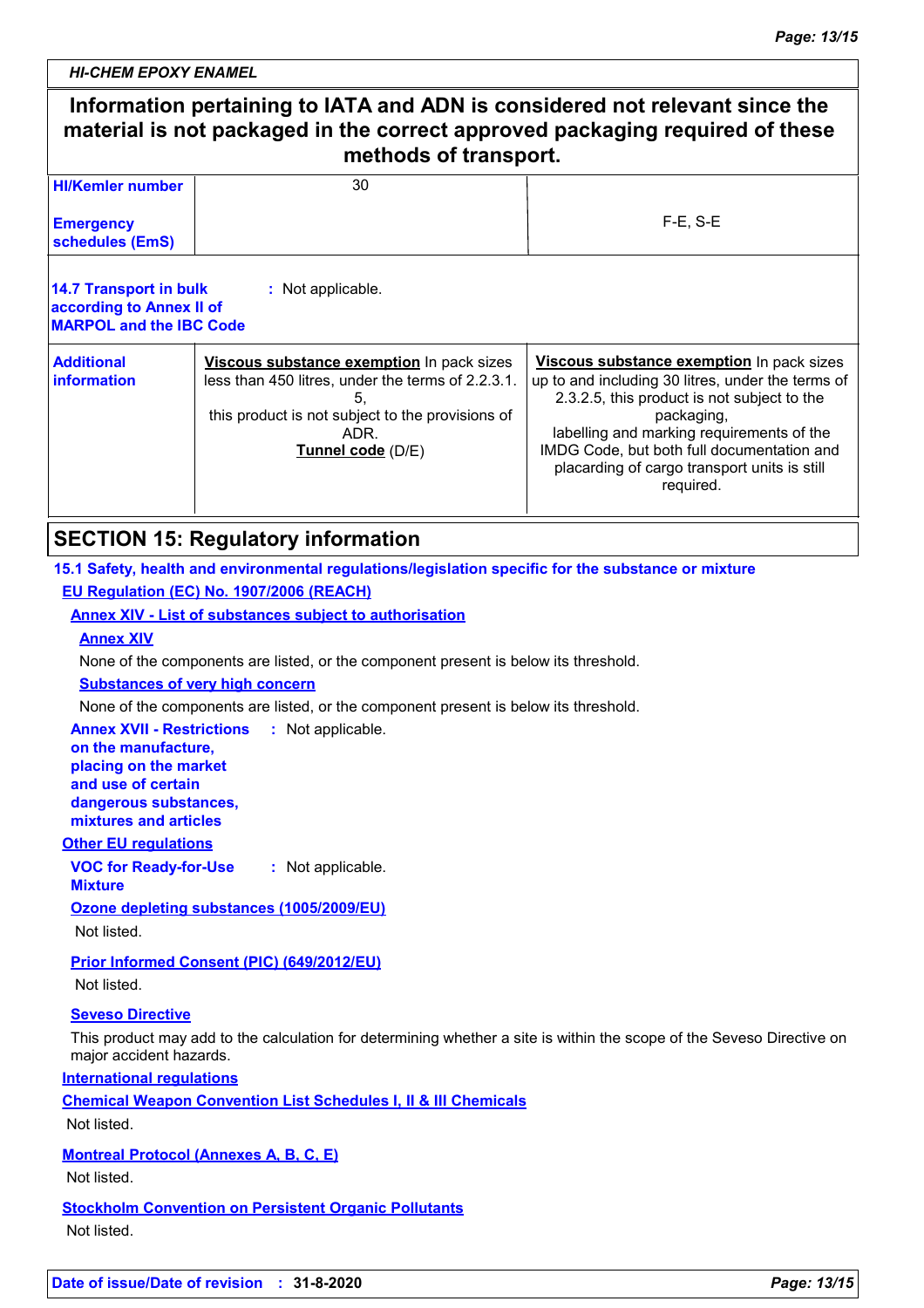### **SECTION 15: Regulatory information**

**Rotterdam Convention on Prior Informed Consent (PIC)**

Not listed.

#### **UNECE Aarhus Protocol on POPs and Heavy Metals**

| <b>Ingredient name</b> | <b>List name</b> | <b>Status</b> |
|------------------------|------------------|---------------|
| naphthalene            | POPs - Annex 3   | Listed        |

### **15.2 Chemical safety**

**:** No Chemical Safety Assessment has been carried out.

**assessment**

### **SECTION 16: Other information**

**CEPE code :** 1

 $\nabla$  Indicates information that has changed from previously issued version.

| <b>Abbreviations and acronyms : ATE = Acute Toxicity Estimate</b> |                                                                               |
|-------------------------------------------------------------------|-------------------------------------------------------------------------------|
|                                                                   | CLP = Classification, Labelling and Packaging Regulation [Regulation (EC) No. |
|                                                                   | 1272/2008]                                                                    |
|                                                                   | DMEL = Derived Minimal Effect Level                                           |
|                                                                   | DNEL = Derived No Effect Level                                                |
|                                                                   | EUH statement = CLP-specific Hazard statement                                 |
|                                                                   | PBT = Persistent, Bioaccumulative and Toxic                                   |
|                                                                   | PNEC = Predicted No Effect Concentration                                      |
|                                                                   | <b>RRN = REACH Registration Number</b>                                        |
|                                                                   | vPvB = Very Persistent and Very Bioaccumulative                               |

#### **Procedure used to derive the classification according to Regulation (EC) No. 1272/2008 [CLP/GHS]**

| <b>Classification</b>     | <b>Justification</b>  |
|---------------------------|-----------------------|
| Flam. Liq. 3, H226        | On basis of test data |
| Skin Irrit. 2, H315       | Calculation method    |
| Eye Irrit. 2, H319        | Calculation method    |
| <b>Skin Sens. 1, H317</b> | Calculation method    |
| Carc. 2, H351             | Calculation method    |
| STOT RE 2, H373           | Calculation method    |
| Aquatic Chronic 3, H412   | Calculation method    |

#### **Full text of abbreviated H statements**

| H226        | Flammable liquid and vapour.                             |
|-------------|----------------------------------------------------------|
| H302        | Harmful if swallowed.                                    |
| H304        | May be fatal if swallowed and enters airways.            |
| H312        | Harmful in contact with skin.                            |
| H315        | Causes skin irritation.                                  |
| <b>H317</b> | May cause an allergic skin reaction.                     |
| H319        | Causes serious eye irritation.                           |
| H332        | Harmful if inhaled.                                      |
| H335        | May cause respiratory irritation.                        |
| H351        | Suspected of causing cancer.                             |
| l H373      | May cause damage to organs through prolonged or repeated |
|             | exposure.                                                |
| H400        | Very toxic to aquatic life.                              |
| H410        | Very toxic to aquatic life with long lasting effects.    |
| H411        | Toxic to aquatic life with long lasting effects.         |
| H412        | Harmful to aquatic life with long lasting effects.       |

**Full text of classifications [CLP/GHS]**